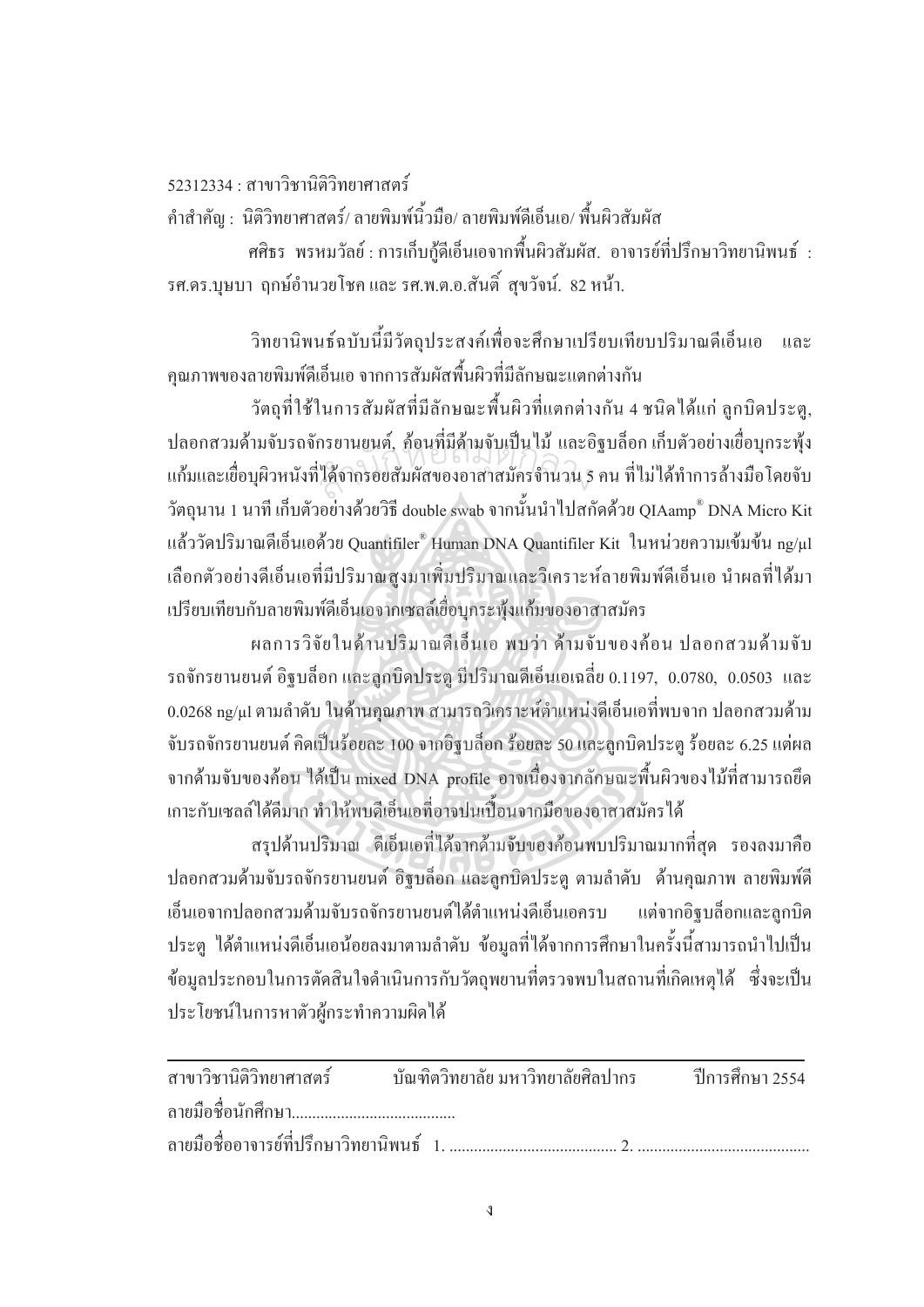52312334 : MAJOR : FORENSIC SCIENCE

KEY WORD : FORENSIC SCIENCE/ DNA QUANTITY/ DNA FINGERPRINT/ TOUCHED SURFACE

SASITHORN PROMWAN : DNA RECOVERY FROM TOUCHED SURFACES. THESIS ADVISORS : ASSOC. PROF. BUDSABA RERKAMNUAYCHOKE, AND ASSOC. PROF. POL.COL. SANT SUKHAVACHANA. 82 pp.

The objective of this research is to study the quantity and quality of DNA from various touched surfaces.

There were 4 types of surfaces, including door knob, motorcycle grip case, halve and brick. A total of 5 volunteers' buccal cells and epithelial cells from unwashed hand was collected. Objects were touched for 1 minute, Then touched cells were collected with double swab technique and DNA was extracted using QIAamp® DNA Micro Kit. Extracted DNA was quantified using real-time PCR and typed using Identifiler Kit. The profiling results were compared to the baccal DNA profiles. The result indicated that in the term of quantity, the average amounts of  $\frac{1}{2}$ time PCR and typed us<br>al DNA profiles.<br>Il indicated that in the

recovered DNA from halve, motorcycle grip case, brick and door knob were 0.1197, 0780, 0.0503 and 0.0268 ng/µl, respectively. In the term of quality, the percentage of alleles recovered from motorcycle grip case, brick and door knob were 100, 50 and 6.25 % respectively. However, DNA recovered from halve was mixed profile because of the characteristic of halve itself that was too easily to attach to cells.

In conclusion, the amount of DNA recovered from halve was considered to be the best in this experiment. The complete profile can only be obtained from motorcycle grip case. Therefore, the data from this experiment is useful for determining crime scene in dunce management.



Program of Forensic Science Graduate School, Silpakorn University Academic Year 2011 Student's signature ........................................ Thesis Advisors' signature 1. ............................................2. ...............................................